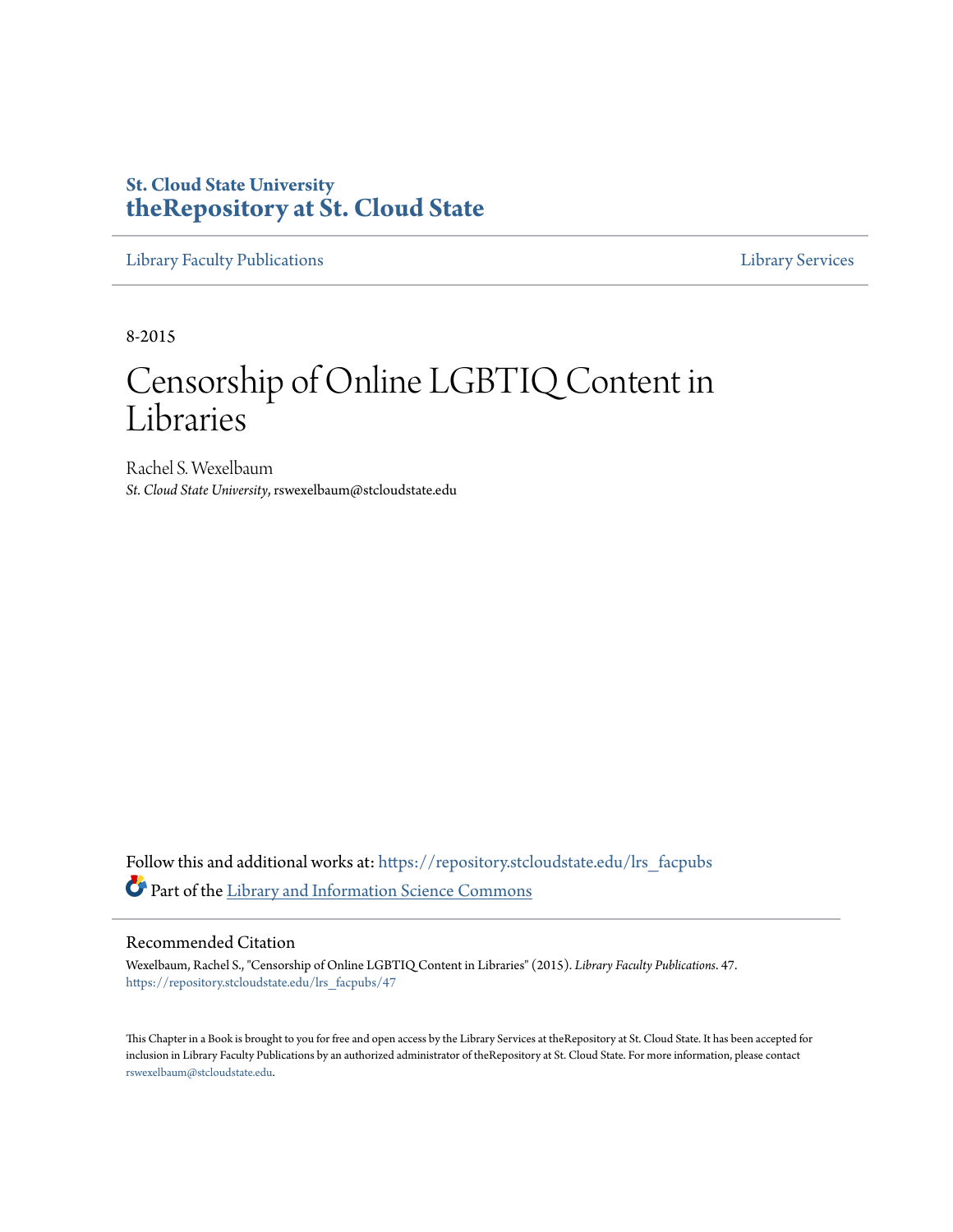## Censorship of Online LGBTIQ Content in Libraries

*Rachel Wexelbaum*

#### INTRODUCTION

Historically, librarians in the United States have addressed censorship of LGBTIQ print materials. Most of the time, school and public libraries have chosen to "self-censor". In other words, librarians will either choose not to select LGBT materials, shelve LGBT materials in hidden locations, fail to promote LGBTIQ materials, "hide" LGBT materials during processing and cataloging, or remove LGBTIQ materials from their collections completely. The American Libraries Association does not condone these practices, as they go against the American Libraries Association Bill of Rights.

Unfortunately, librarians working in public libraries and K-12 school media centers in the United States may be more likely to restrict access to LGBTIQ online content. Whether through fltering, inappropriate cataloging practices, failure to promote LGBTIQ resources through the library website, or not selecting particular LGBTIQ EBooks for patron-driven acquisitions systems, people seeking out LGBTIQ information online at their public libraries or school media centers might be denied access. Children and teenagers, people with disabilities, the homeless, and the transgender community are populations most frequently afected by such intentional or accidental online censorship.

While Americans often criticize other countries for implementing laws that restrict all citizens' access to online content addressing LGBTIQ subjects or other content deemed illegal by their governments, Americans feel the need to "protect" children and teens from content they perceive as "inappropriate". Librarians, pressured by the Children's Internet Protection Act (CIPA) and the Children's Online Privacy Protection Rule (COPPA), as well as the desires of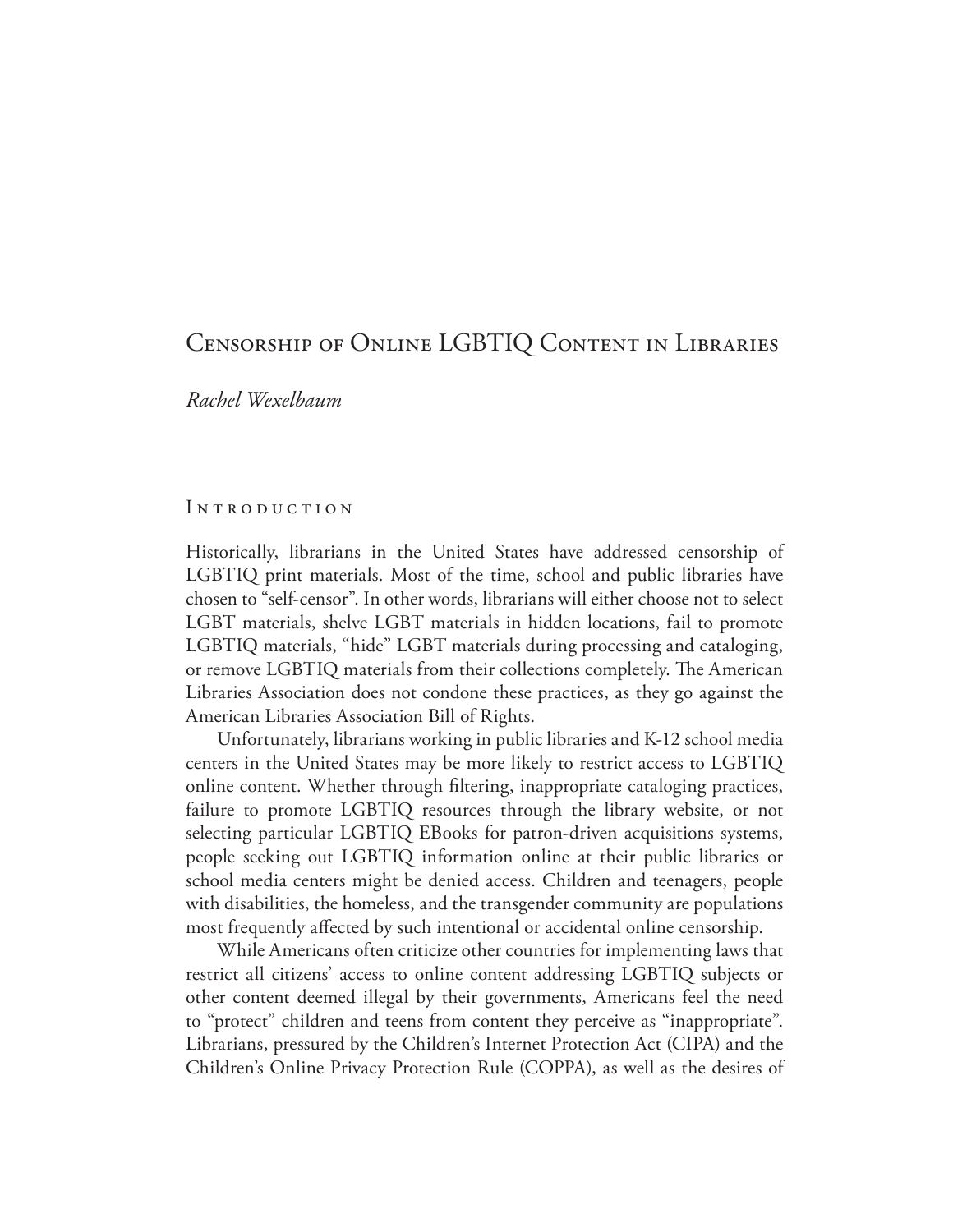concerned parents, are reconsidering "freedom of access" to anything that the community would consider pornographic or sacreligious. At the same time, use of flters to restrict non-pornographic online LGBTIQ content in American libraries is now leading to lawsuits. Librarians who must comply with CIPA and COPPA need more training on how to employ flters without restricting content or online spaces appropriate for minors.

## "THE DIRTY LITTLE SECRET"-MOST LIBRARIANS ARE CENSORS

While library associations around the world express their support for freedom of information, diversity, and social justice issues, public and school librarians still choose not to provide certain materials to their users. In the frst national survey of school media specialists, *School Library Journal* discovered that 70% of the librarians surveyed would not buy titles considered controversial out of fear of attacks from parents (Whelan 2009). According to the same survey, the most frequently cited reasons school librarians gave for not purchasing materials for their collections included sexual content (87%), objectionable language (61%), violence (51%), and homosexual themes (47%) (2009). As LGBTIQ books often contain (or are perceived to contain) sexual content and homosexual themes, they are most at risk for librarian censorship (Downey 2013; Whelan 2009). The fear of parental and community censure even causes some librarians not to acquire books that receive awards from American Libraries Association, just because the book may have one objectionable word (Downey 2013; Whelan 2009). Tis attitude extends to pre-selection of EBook titles for patron-driven acquisitions systems such as Overdrive. A small rural library may have no LGBTIQ content in their Overdrive collection, while the San Francisco Public Library Overdrive collection will have over 1,000 LGBTIQ EBooks in theirs.

It is possible that the way women are raised to conform to particular heteronormative values may infuence their attitudes toward freedom of information. An international survey conducted by the Georgia Institute of Technology's College of Computing determined that married women with children under sixteen years old are most likely to support Internet censorship (Depken 2006). While a mother's instinct is to protect their children from harmful infuences, which does afect female librarian attitudes toward censorship (Barbakoff and Ferrari 2011), the driving forces behind most female librarian self-censorship are often obedience to authority and fear of how others may perceive them (Downey 2013). These attitudes, sadly, are causing many people to abandon libraries and look elsewhere for LGBTIQ information and support.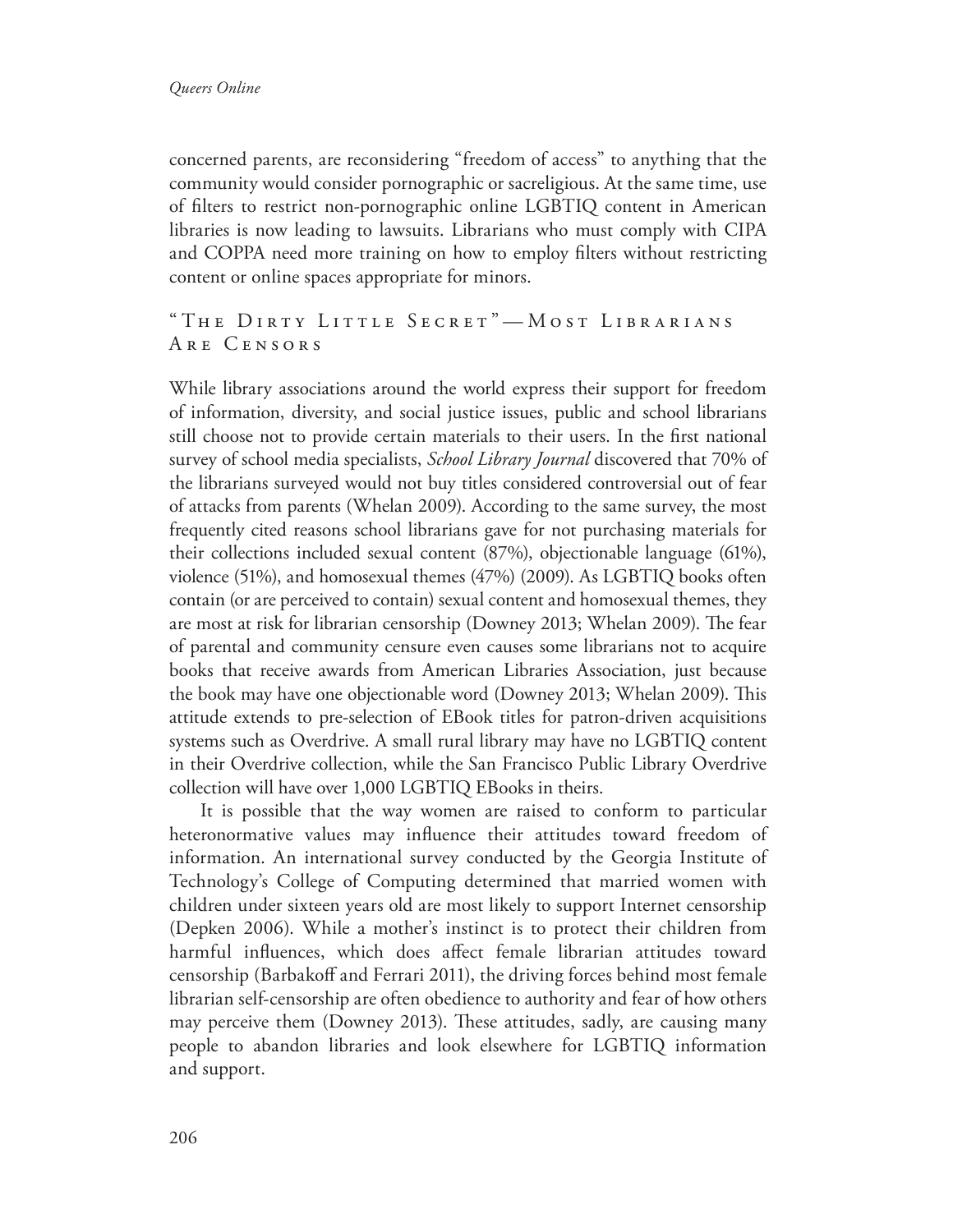#### INTERNET MONITORING AND CENSORSHIP

 According to the Global Internet Survey of 2012, only 28% of respondents from the United States strongly agreed with the statement "The Internet should be governed in some form to protect the community from harm", compared with 50% of all respondents from the twenty countries surveyed (Internet Society 2012). In the same survey, only 22% of respondents from the United States strongly agreed with the statement "Censorship should exist in some form on the Internet", compared with 35% of all respondents (2012). While Americans may be less likely than people from other countries to support online monitoring and censorship, the United States federal government passed legislation that threatens freedom of access to any information or online resources perceived as threatening to our society.

First, Congress passed the Children's Online Privacy Protection Act of 1998 (COPPA) to regulate the ability of children 13 years of age or younger to visit particular websites or provide their personal information on those sites without permission from a parent or guardian (Federal Trade Commission, n.d.). Next, Congress enacted the Children's Internet Protection Act (CIPA) in 2000 in response to concerns regarding children's access to online content perceived as obscene or harmful (Federal Communications Commission 2014). CIPA mandates that all schools and libraries receiving federal funding for Internet access through the E-rate program must block or flter any online content considered "(a) obscene; (b) child pornography; or (c) harmful to minors (for computers that are accessed by minors)" (2014). CIPA also requires that school "Internet safety policies must include monitoring the online activities of minors" (2014). Schools applying for E-rate funding for the frst time must demonstrate compliance with CIPA. While the Federal Communications Commission states that "CIPA does not require the tracking of Internet use by minors or adults", in 2001 the federal government passed the USA PATRIOT Act, which empowers the federal government to monitor the online activities of any individuals believed to be a threat to domestic security, or to request that people who observe any suspicious online behavior to contact the authorities.

Net Nanny is the most popular fltering software in the United States (10TopTenReviews, n.d.). It allows administrators to monitor the online activities of anyone logged into a "Net Nanny protected" computer, as well as restrict or deny access to social media sites, blogs, or websites that contain particular keywords or images. Net Nanny can restrict or deny access to websites located through Google searches or visits to specifc URLs typed into the browser. The administrator can choose the level of restriction, keywords, and URLs that he or she does not want computer users to see. Net Nanny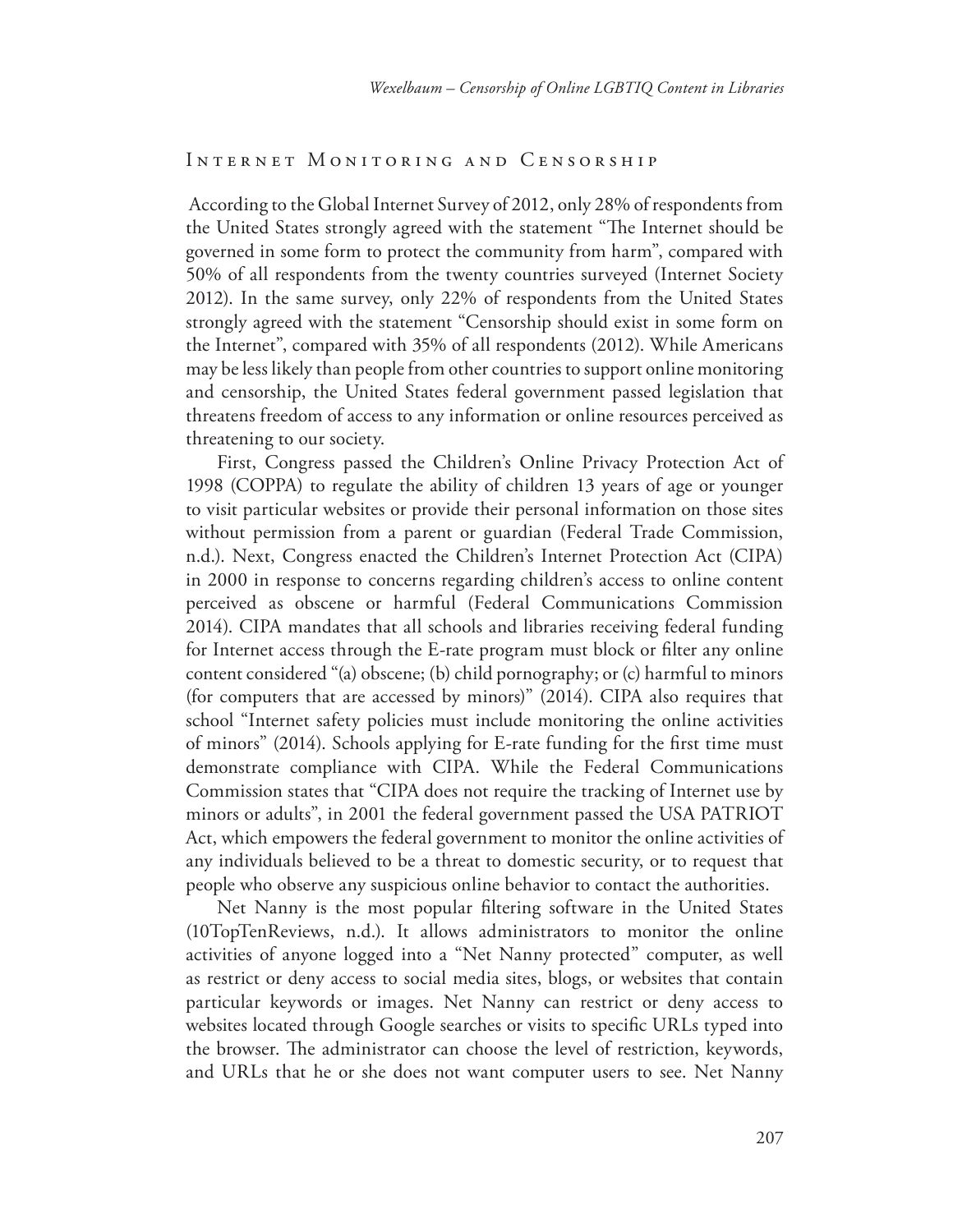produces a fltering software for schools and libraries called ContentWatch for Education which has the same features as Net Nanny but is licensed for use in public computer labs, classrooms, or on mobile devices owned by the institution (ContentWatch 2014).

Children and teens who visit libraries to use the computer labs are restricted to using those computers set up with Internet filtering software. This is especially the case for public libraries that serve as the de facto libraries for their local school districts (Barbakoff and Ferrari 2011). Patrons must log into the public access computers with their library barcode and unique password; once logged in the computer will begin to time and record their activity. Adults who use the computer labs in public libraries also have their activity timed and recorded. While public libraries are not required to provide information about the online activities of their patrons to outside authorities, they may keep track of the online activity of patrons accused of viewing pornography on public access computers, or patrons attempting to hack into particular sites. Computer users may or may not know that their computer activity is being monitored, or that fltering software is denying them access to information, unless they have learned about that information from another source. In effect, filtering creates an information and digital divide between students in underserved and afuent school districts, as well as poor individuals without their own devices and wealthy ones with access to their own personal flter-free devices (or the technical skills to hack the flter) (Batch 2014). Filtering may also pose a barrier to those with visual, auditory, and learning disabilities, as fltering software may impact captioning, website layout, availability of images, or speech to text / text to speech functionalities in word processing programs and dictation software (van de Bunt-Kokhuis, Hansson, and Toska 2005).

Public and school libraries without LGBTIQ print collections that program their Internet flters to restrict access to websites and social media sites that include neutral and positive LGBTIQ-related URLs, keywords, images, and social media sites violate the American Libraries Association's Library Bill of Rights, as well as the individual's freedom to read and freedom to seek information. In certain situations, LGBTIQ youth and their parents can sue libraries for blocking educational websites that support LGBTIQ youth. In Tennessee, high school student Andrew Emitt discovered that he could not search for LGBT scholarships in his school computer lab, or websites from well-known LGBT organizations, but he could retrieve websites promoting "reparative therapy" by "ex-gay" ministries. Tis discovery led Andrew and the high school librarian (who chose to remain anonymous) to contact the American Civil Liberties Union and fle a lawsuit against their school district. As all Tennessee public schools use the same fltering software with the same restrictions, the court's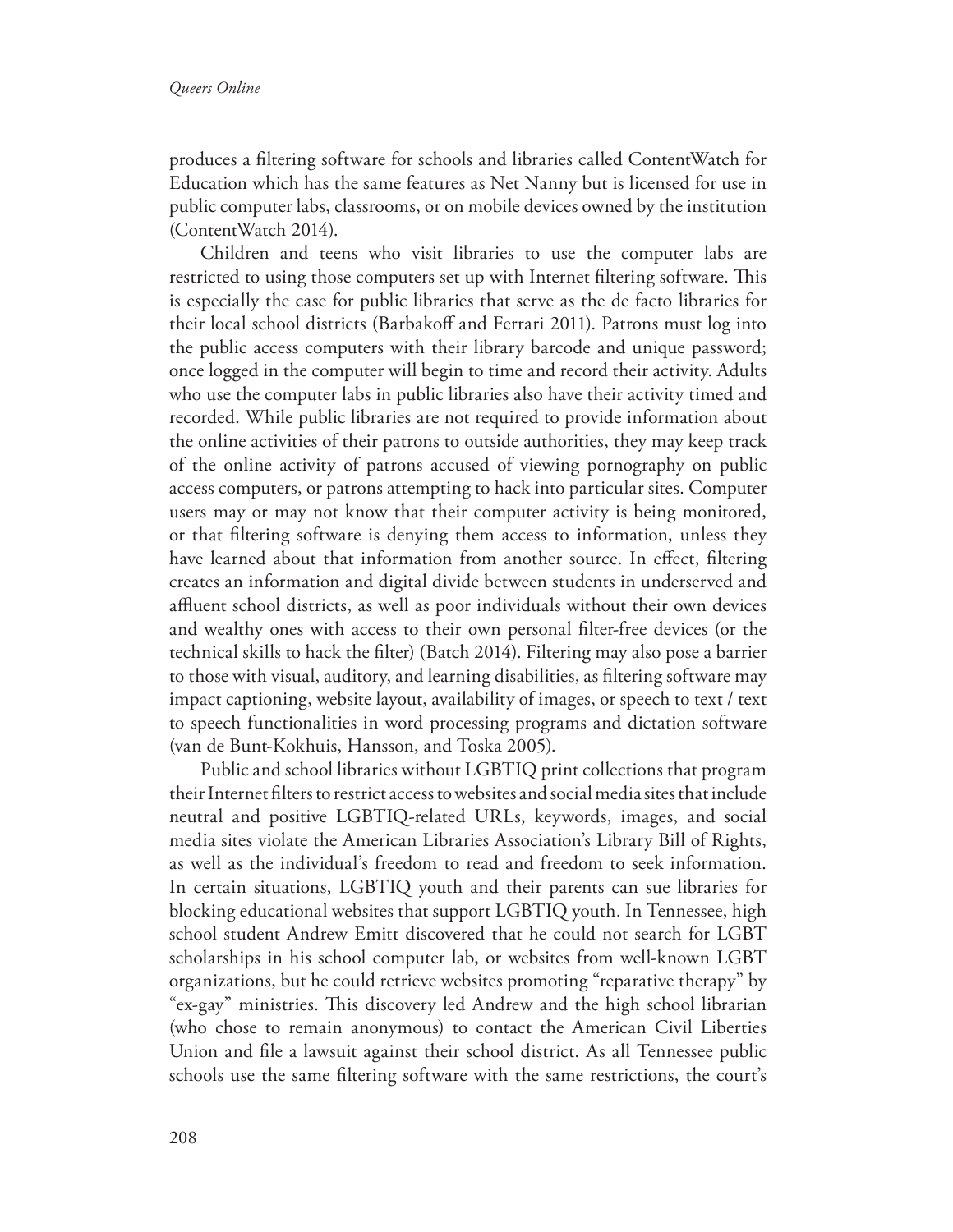decision in favor of Emitt forced all of the school districts in Tennessee to lift the restrictions on all LGBTIQ websites (American Civil Liberties Union of Tennessee 2009). In 2012, Parents and Friends of Lesbians and Gays (PFLAG) fled a lawsuit against the Camdenton R-III School District in western Missouri, where the court declared use of the flter to block out positive LGBTIQ websites as discriminatory and unconstitutional (Volokh 2012).

Students brave enough to speak to librarians and school administrators about their LGBTIQ information needs had support from peers, teachers, and other adults in their communities. In most cases, however, people are still afraid to approach librarians and ask them for help locating LGBTIQ content. Imagine a homeless youth searching online for an LGBTIQ-friendly shelter or community center at their public library and not being able to fnd such information—would they be willing to out themselves as homeless or LGBTIQ to potentially judgmental library staf? Imagine a transperson trying to locate appropriate medical information or support services at a fltered public library computer terminal—would they feel safe asking library staff for assistance?

### THE OPAC AND LIBRARY WEBSITE-CENSORING LGBTIQ EXISTENCE?

Historically, Dewey Decimal and Library of Congress classifcation systems have frequently ignored, mislabeled, or "misidentifed" individuals of diverse sexual orientations and gender identities (Johnson 2010; Roberto 2011). While librarians think that call numbers and subject headings make physical materials easier to find, they prove extremely intimidating for the average person. The online catalog could lead someone inadvertently to "the LGBT section" of the library, simply because the LGBTIQ titles may be in the same call number range. Depending on circumstance, the LGBTIQ titles owned by the library honestly fall in the same subject area, and would naturally receive the same classifcation, or an administrator may wish to place all materials containing LGBTIQ content—whether fiction or non-fiction, social sciences or biology, drama or law—in one section of the library based on curricular needs or perceived user preferences (CannCasciato 2011). Grouping all LGBTIQ materials together under one call number or one subject heading de-queers the rest of the catalog, and thus the library collection. It is no wonder that some people searching for LGBTIQ information will not browse the stacks or use the OPAC. They would like to use the library, but they may want a page on the library website where they can go anonymously for recommended books or online resources. Sadly, not every school or public library decides to promote recommended LGBTIQ resources through their websites, even if those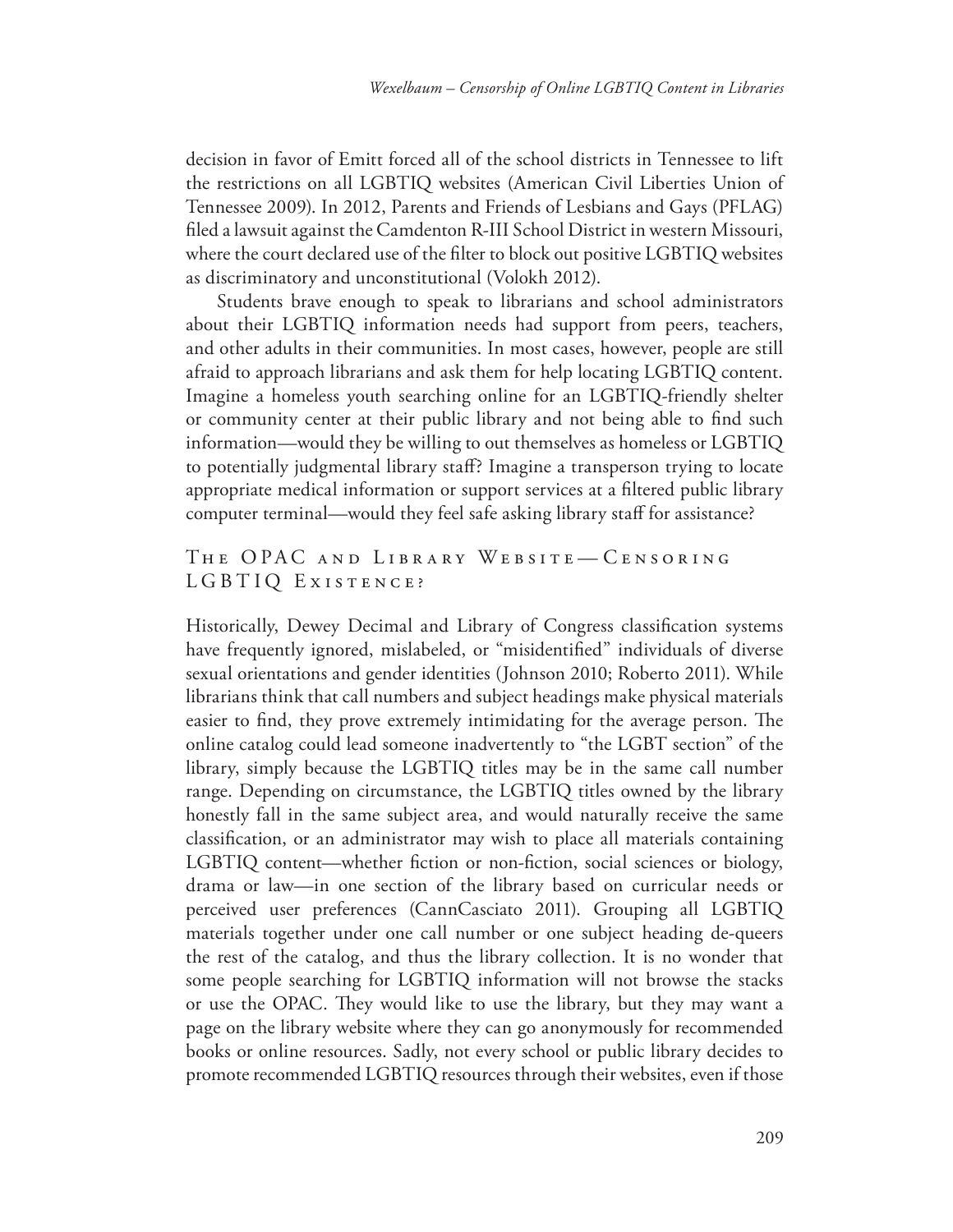resources sit on their shelves waiting for readers. This is especially true for young adult LGBTIQ resources. To this day, regardless of whether or not a library has access to LGBTIQ materials, most school and public library websites will rarely make public mention of new LGBTIQ acquisitions or online resources. Sometimes the fltering software will even deny people access to the American Libraries Association's GLBT Round Table webpage and blogs, even though the GLBT Round Table does not review erotica or pornography.

#### R ecommendations

While some librarians will support fltering if that is what they perceive serves the community best (Barbakoff and Ferrari 2011), other librarians see filtering and censorship driving away patrons (Rodriguez 2014). In the case of libraries that censor online LGBTIQ content, this causes people to look elsewhere for LGBTIQ information. By restricting access to online LGBTIQ content, libraries are delivering the insidious message to young people that LGBTIQ people, their histories, their cultures, and their causes are *dangerous and a threat to society that shall not be named.* As more states include sexual orientation and gender identity in their non-discrimination laws, school and public libraries will need to revisit their fltering policies and how they promote LGBTIQ resources through their websites.

Before moving forward with such an endeavor, the librarian should refect upon their self-censorship practices, and come up with strategies to change those thought processes and behaviors—particularly if these self-censorship habits do not match their personal attitudes toward diversity and social justice (Downey 2013). Next, the librarian should form a committee of library staf, parents, teachers, teens, and community members to assess the existing fltering software. The committee should test their Internet filtering software and record what websites get restricted. If the flter goes so far as to restrict access to interactive, collaborative resources such as Google Drive or online encyclopedia entries about LGBTIQ issues, the committee will need to discuss if the flter is really efective and clearly identify what they want restricted. With community support, the librarian can bring these recommendations to the individual or group in charge of programming the flter. After they make the changes, the committee should test the fltering software again, this time on a computer programmed with software and features for those with disabilities. If the fltering software has an impact on those programs and features, it could violate the Americans with Disabilities Act, and will need to be uninstalled from that computer. Last but not least, the librarian should check their online catalog, EBook collections, and streaming audiovisual collections for LGBTIQ content.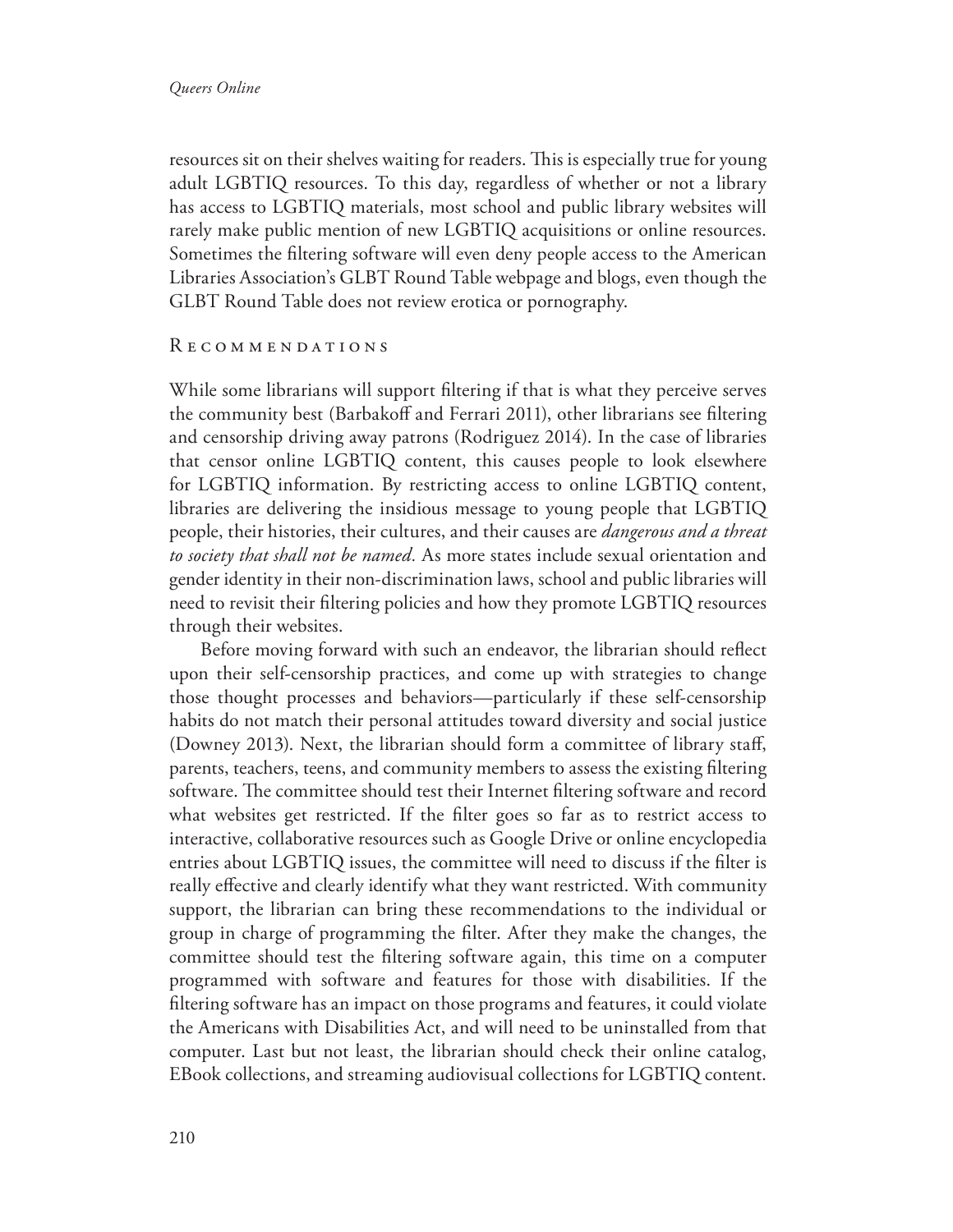If the content exists, the librarian should investigate how it is being promoted through the library webpages. If there is no mention of these resources as they are acquired, no subject guide, or no mention of such resources during LGBT History Month or Pride Month, the librarian should investigate why that is. If no one on staf has time to develop those online resources, and if the library has a volunteer program, the librarian should ask potentially interested teens or library school students if they would like to help. The librarian and volunteers may want to review the webpages of those libraries that do promote LGBTIQ content to determine whether or not that approach would be appropriate for them. If the community is unreceptive to promotion of LGBTIQ content on the library webpage, create a moderated Facebook, Tumblr, or GoodReads account and provide a link on the appropriate webpage or library social media account. Interested library patrons can join, learn about LGBTIQ library resources, and connect with new friends in the community.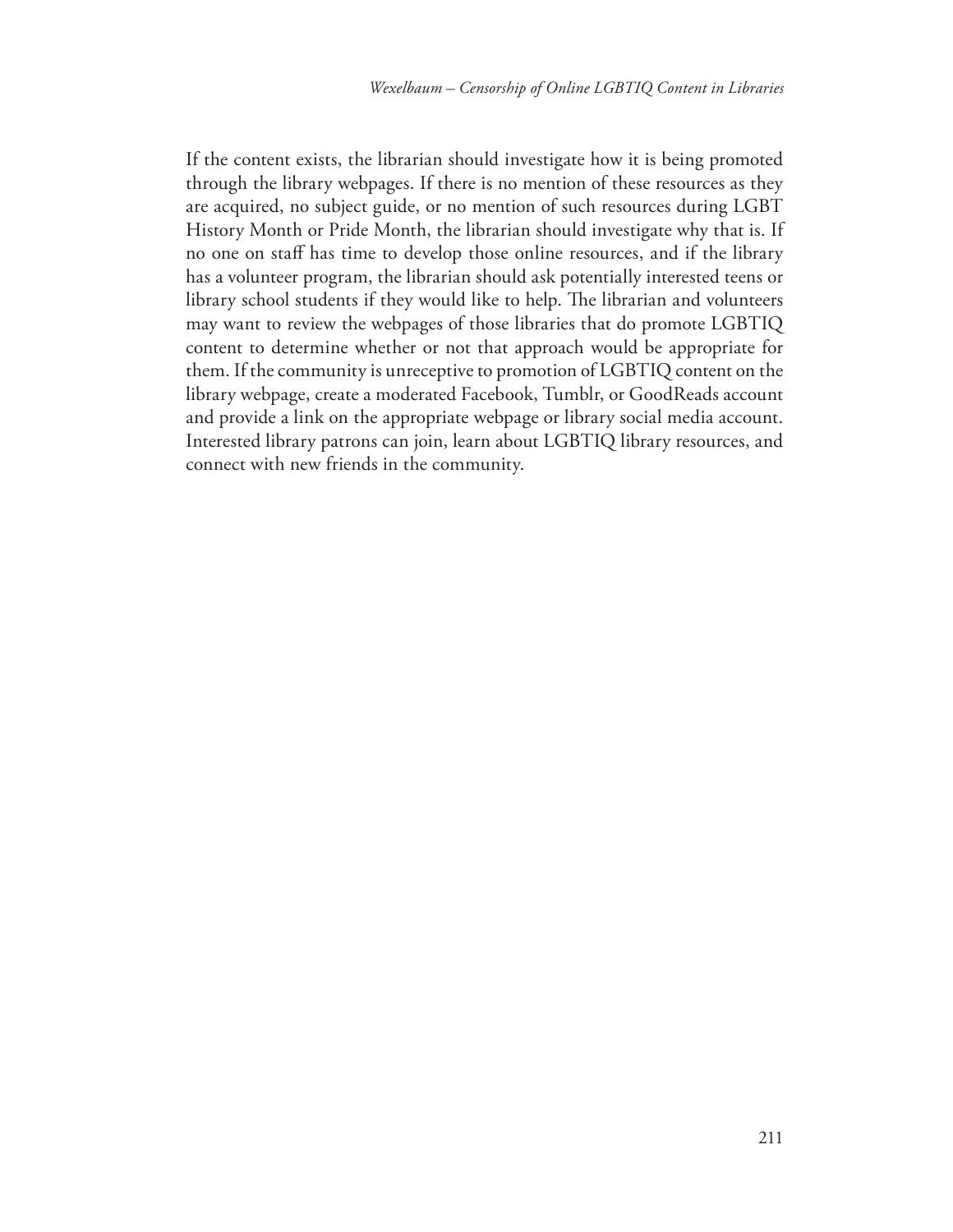R eferences

- American Civil Liberties Union of Tennessee. (2009, Jun 4). Tennessee schools end censorship of gay educational web sites after ACLU lawsuit. [Press release]. Retrieved from http://www.aclu-tn.org/ release060409.htm
- Barbakof, A. & Ferrari, A. (2011, Mar 25). Filter this. *In the Library with a Lead Pipe*. Retrieved from http://www.inthelibrarywiththeleadpipe. org/2011/flter-this/
- Batch, K.R. (2014). *Fencing out knowledge: impacts of the Children's Internet Protection Act 10 years later.* Policy Brief No. 5. Chicago, Illinois: American Libraries Association.
- CannCasciato, D. (2011). Ethical considerations in classifcation practice: a case study using creationism and intelligent design. *Cataloging & Classifcation Quarterly, 49* (5), 408-427.
- ContentWatch. (2014). School web flter—prevent cyberbullying—leading Internet content flter—ContentWatch. Retrieved from https://www. contentwatch.com/solutions/industry/education
- Depken, C.A., II. (2006, Sept 4). Who supports Internet censorship? *First Monday, 11* (9). Retrieved from http://frstmonday.org/ojs/index.php/fm/ article/view/1390/1308
- Downey, J. (2013). Self-censorship in selection of LGBT-themed materials. *Reference & User Services Quarterly, 53* (2), 104-107.
- Federal Communications Commission. (2014, Jul 16). Children's Internet Protection Act. Retrieved from http://www.fcc.gov/guides/childrensinternet-protection-act
- Federal Trade Commission. (n.d.) Children's Online Privacy Protection Rule ("COPPA"). Retrieved from http://www.ftc.gov/enforcement/rules/ rulemaking-regulatory-reform-proceedings/childrens-online-privacyprotection-rule
- Johnson, M. (2010). Transgender subject access: history and current practice. *Cataloging & Classifcation Quarterly, 48* (8), 661-683.
- McCarthy, M. (2005). The continuing saga of Internet censorship: the Child Online Protection Act. *Brigham Young University Education and Law Journal*, *83*, 83-101.